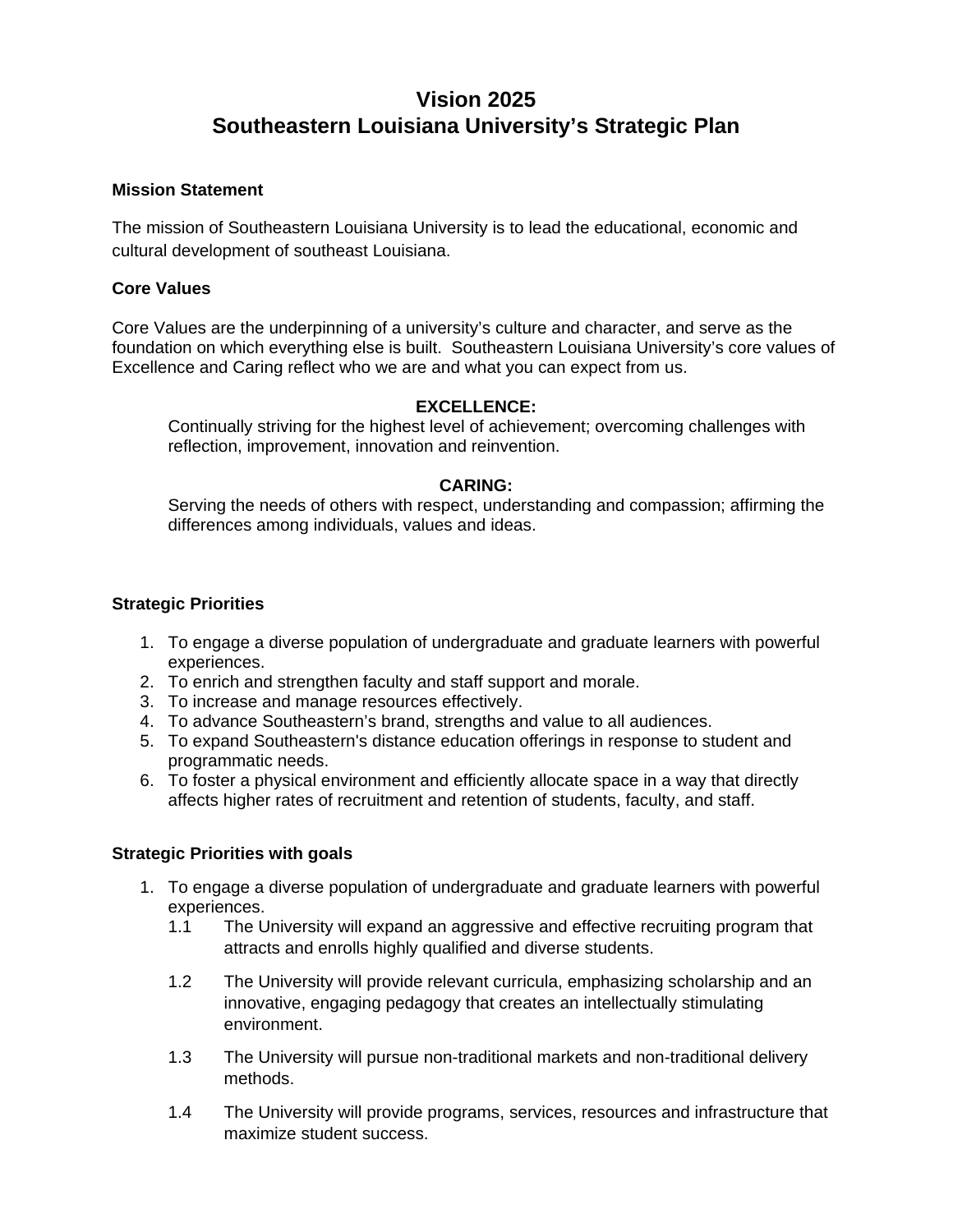- 1.5 The University will create an academic environment supported by well-qualified and diverse faculty and staff.
- 1.6 The University will create an environment that promotes accessibility and safety, and supports understanding and acceptance of individual differences.
- 1.7 The University will offer a broad array of non-degree, mission-appropriate activities that meet the needs of the region.
- 2. To enrich and strengthen faculty and staff support and morale.
	- 2.1 The University will provide programs, services, resources and infrastructure that support professional development.
	- 2.2 The University will recognize and reward efforts to recruit, support and engage students.
	- 2.3 The University will enhance collaborative university governance.
	- 2.4 The University will promote open and interactive communication.
- 3. To increase and manage resources effectively.
	- 3.1 The University will increase the number of external relationships and explore various opportunities for private philanthropic support.
	- 3.2 The University will pursue new markets and funding sources.
	- 3.3 The University will expand sustainability efforts as a means of reducing costs and enhancing educational opportunities.
- 4. To advance Southeastern's brand, strengths and value to all audiences.
	- 4.1 The University will engage in ongoing assessment and validation of its brand identity.
	- 4.2 The University will enhance efforts to gather narratives from the campus community to better illuminate Southeastern's brand.
	- 4.3 The University will evolve and expand its digital presence.
	- 4.4 The University will develop and launch brand advertising to targeted audiences and markets.
	- 4.5 The University will ensure consistency among all external and internal marketing and communications.
	- 4.6 The University will use innovative relationship building to enhance stakeholders' engagement.
- 5. To expand Southeastern's distance education offerings in response to student and programmatic needs.
	- 5.1 The University will promote and market distance education offerings.